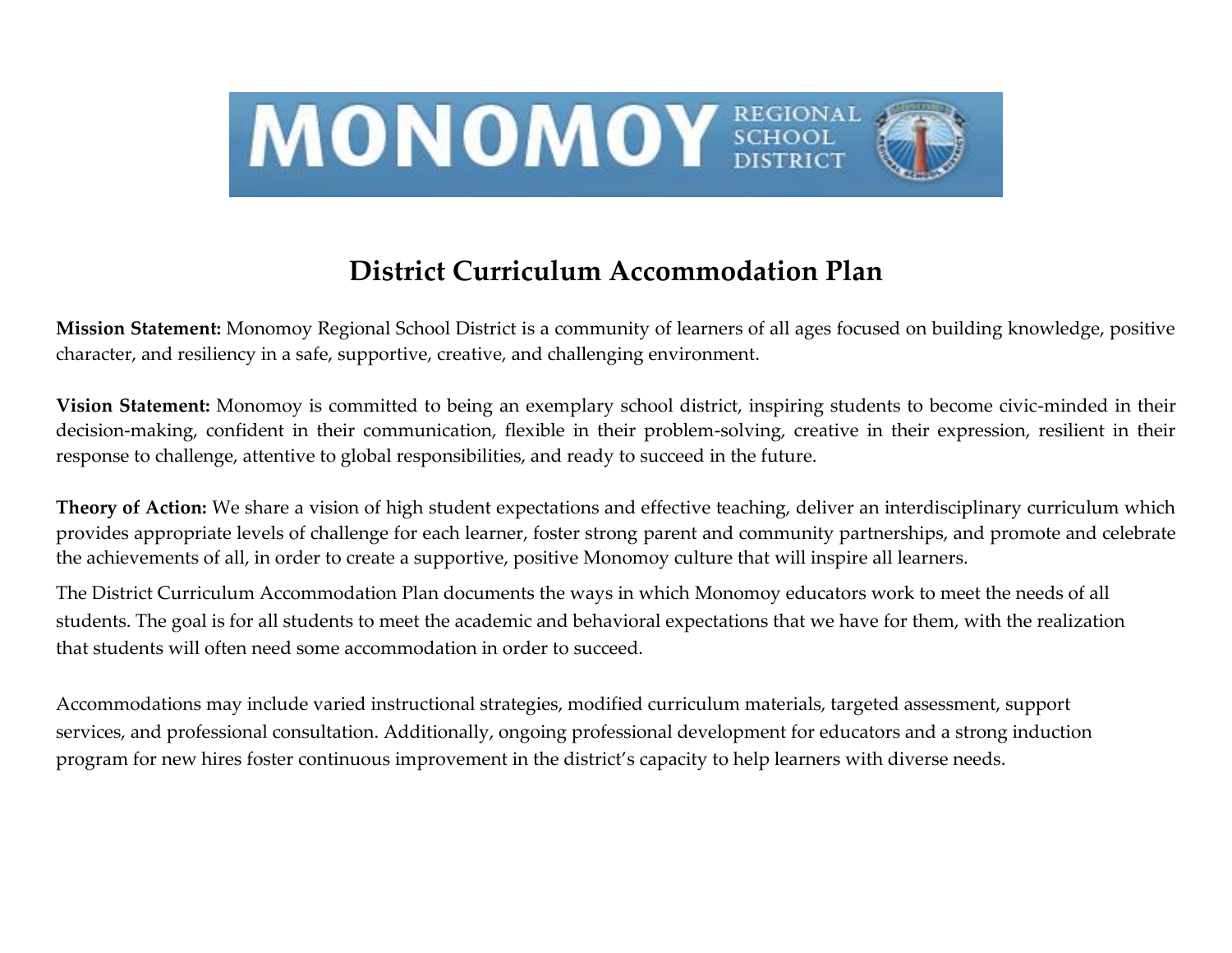**Table of Content**

|                                                                   |                                                                       | I. Accommodations Provided within General Education Programs When Appropriate              | Pages 2-5   |                                 |
|-------------------------------------------------------------------|-----------------------------------------------------------------------|--------------------------------------------------------------------------------------------|-------------|---------------------------------|
| Physical<br>a.                                                    |                                                                       | c. Social, Emotional, Behavioral, Mental Health                                            |             | e. Technological                |
| Medical<br>b.                                                     |                                                                       | d. Instructional                                                                           |             | f. English Language Learners    |
| II. Educational Program: Curriculum, Instruction, and Assessment  |                                                                       | Pages 5-7                                                                                  |             |                                 |
| <b>Curriculum Frameworks</b><br>a.                                |                                                                       | e. Supplemental Programming                                                                |             | i. Summer programming           |
| Standards-based Approach<br>b.                                    |                                                                       | f. Use of common assessments                                                               |             | j. Systematic Curriculum Cycles |
| Differentiated Instruction<br>c.                                  |                                                                       | g. Systematic Social/emotional learning                                                    |             | k. Professional Development     |
| Systematic Curriculum Programming<br>d.                           |                                                                       | h. ELL Programming                                                                         |             |                                 |
|                                                                   | III. General Education Support Services to Provide Access to learning |                                                                                            | Pages 8-12  |                                 |
| MTSS Response to Intervention<br>a.                               |                                                                       | g. Alternative Education                                                                   |             | m. School Nurses                |
| Common Learning Time<br>b.                                        |                                                                       | h. Professional Learning Community                                                         |             | n. Guidance                     |
| Title I<br>C.                                                     |                                                                       | i. Reading Specialist Support                                                              |             | o. Consultants                  |
| SEL Programs and activities<br>d.                                 |                                                                       | j. English Language Learner Programming                                                    |             | p. School Resource Officers     |
| Social Skills Groups<br>e.                                        |                                                                       | k. Communication with Parents                                                              |             | q. High School tutoring         |
| Academic Center<br>f.                                             |                                                                       | l. Counseling services                                                                     |             | r. Technology                   |
|                                                                   |                                                                       | IV. Personnel available to provide consultation to assist educators with general education | Pages 13    |                                 |
| V. Professional Development, Induction, and Support for Educators |                                                                       | Pages 14-16                                                                                |             |                                 |
| a. Graduate courses                                               |                                                                       | h. New teacher orientation                                                                 |             | o. Grade level meetings         |
| b. Job embedded PD                                                |                                                                       | i. Staff weekly newsletters                                                                |             | p. Educational Councils         |
| c. PD workshops                                                   |                                                                       | j. PD Committee                                                                            |             | q. Supervision and Evaluation   |
| d. Early release days                                             |                                                                       | k. Conferences                                                                             |             | r. Book Studies                 |
| e. In-district trainings                                          |                                                                       | l. Induction for new staff                                                                 |             | s.Cape Cod Collaborative        |
| f. Employee Assistance                                            |                                                                       | m. Mentor Program                                                                          |             |                                 |
| g. Task Forces                                                    |                                                                       | n. Instructional Leaders/Dept. Heads                                                       |             |                                 |
| VI. Volunteer and Community Resources                             |                                                                       |                                                                                            | Pages 17-18 |                                 |
| a. Parent groups                                                  |                                                                       | f. Coffee with Superintendent                                                              |             | k. Town Libraries               |
| b. Curriculum Nights                                              |                                                                       | g. Coffee with Principals                                                                  |             | l. Parent Teacher conferences   |
| c. School Resource/Fire                                           |                                                                       | h. Harwich Youth/Gosnold                                                                   |             | m.School based programs         |
| d. MCLP<br>Draft DCAP 12/16, 3/17                                 |                                                                       | i. Boosters                                                                                |             |                                 |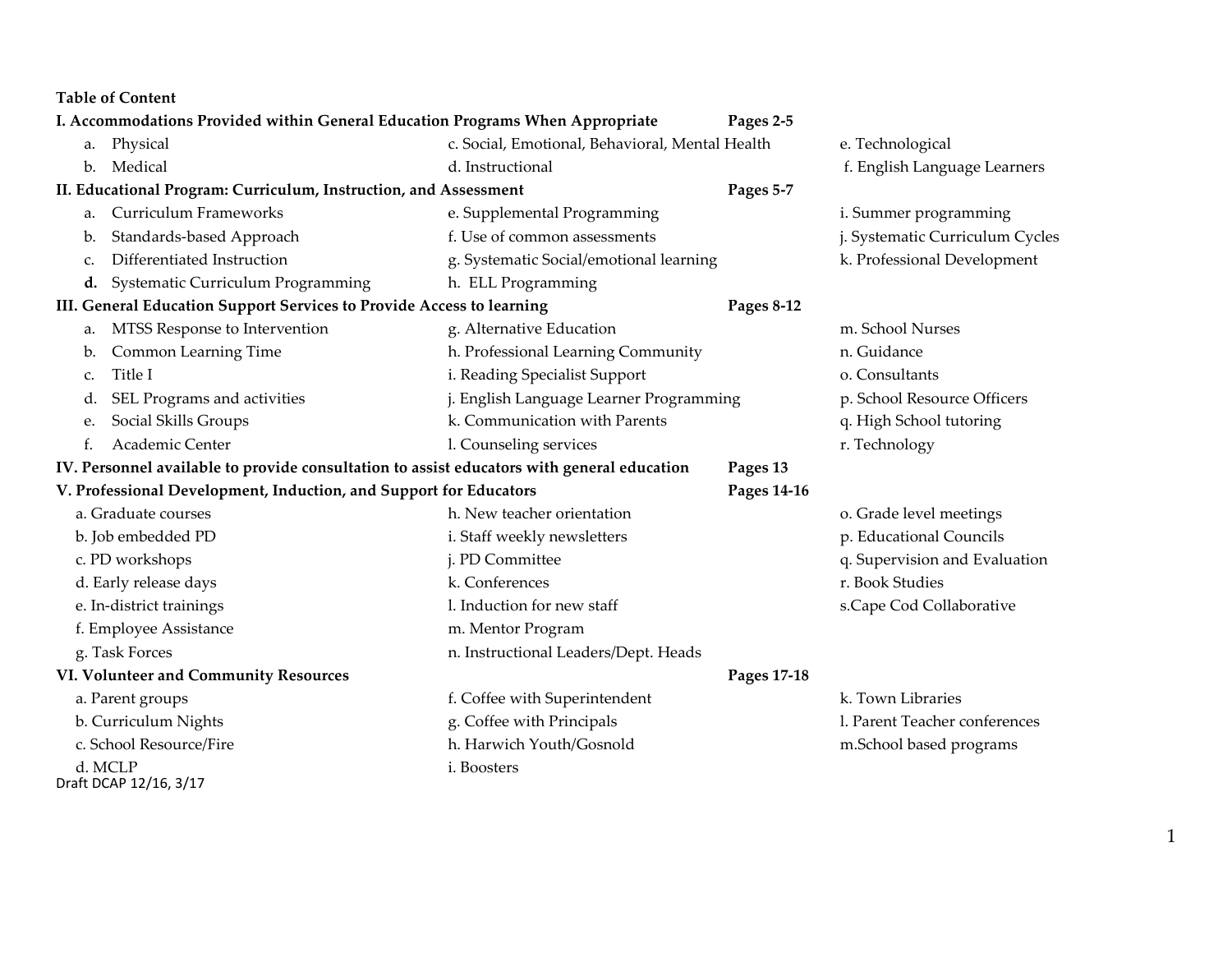#### e. Senior Corps j. Summer reading

The information below outlines the various approaches used to provide all Monomoy students with equal access to the district's general education program.

### **I. Accommodations Provided within General Education Programs When Appropriate**

| Physical                  | Seating to maximize access to instruction                                                 |
|---------------------------|-------------------------------------------------------------------------------------------|
|                           | Frequent breaks                                                                           |
|                           | Writing aids (slant board, pencil grips, etc.)                                            |
|                           | Stress release activities (squeeze objects, motor breaks, etc.)<br>$\bullet$              |
|                           | Remove auditory distractions (use headphones, etc.)<br>$\bullet$                          |
|                           | Minimize visual distractions                                                              |
| Medical                   | Access to nurse when needed<br>$\bullet$                                                  |
|                           | Consultation to parents                                                                   |
|                           | Communication with community providers                                                    |
| Social, Emotional         | Post classroom expectations in view of all students<br>$\bullet$                          |
| <b>Behavioral, Mental</b> | Adjust classroom management strategies                                                    |
| Health                    | Incorporate stress-release activities                                                     |
|                           | Positive behavior support plan (goal setting, positive reinforcement, point system, etc.) |
|                           | Positive Behavior Intervention and Supports (PBIS)                                        |
|                           | Responsive Classroom (HES)                                                                |
|                           | Adult mentor                                                                              |
|                           | Alternative seating                                                                       |
|                           | Logical consequences                                                                      |
|                           | Counseling                                                                                |
|                           | Peer mediation                                                                            |
|                           | Alternative schedule/restructure demands                                                  |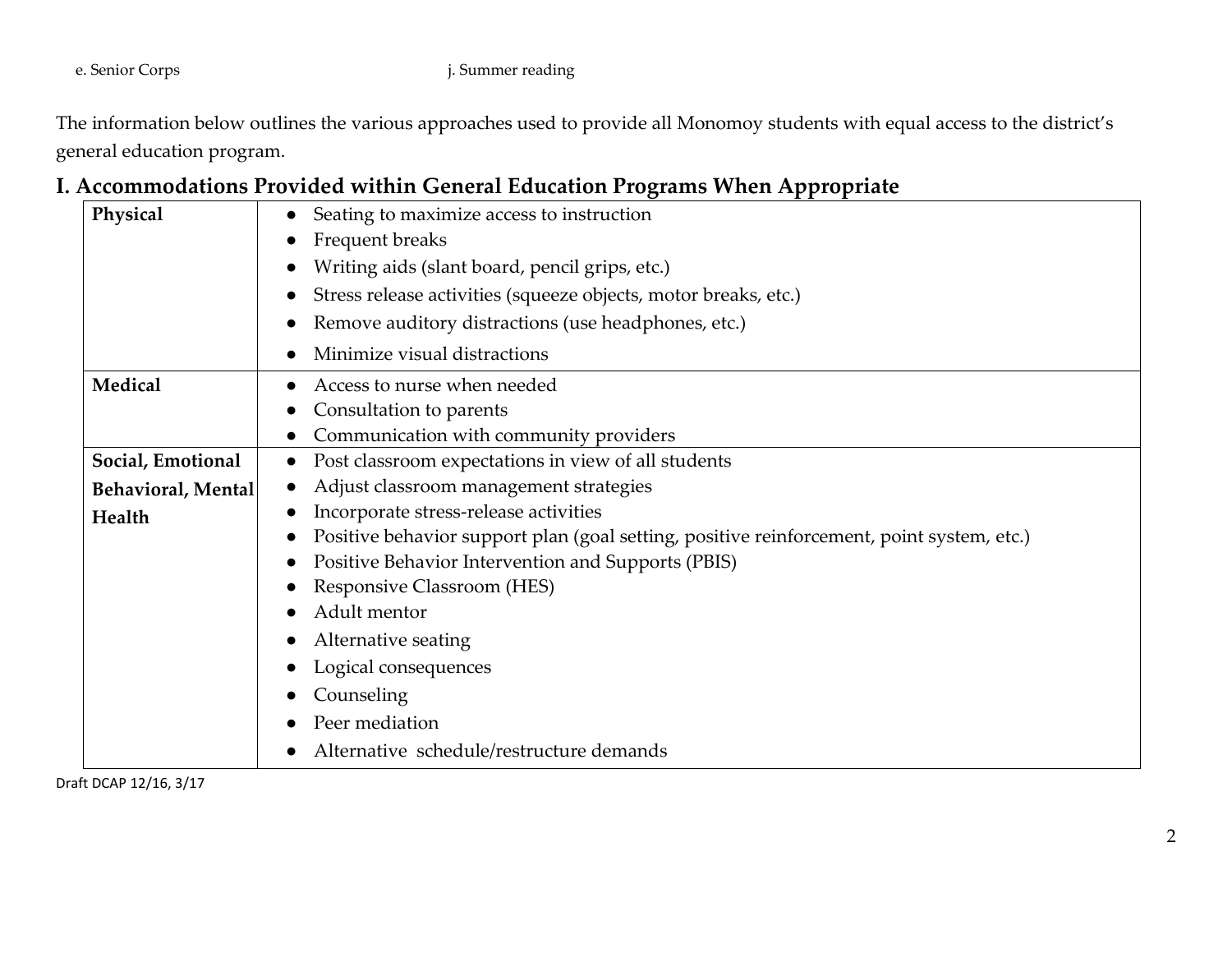|                        | Consultation from Board Certified Behavior Analyst (BCBA), Psychologist etc.                                             |
|------------------------|--------------------------------------------------------------------------------------------------------------------------|
|                        | Remove distractions                                                                                                      |
|                        | Contact parents/facilitate parent support/strategies and communication                                                   |
|                        | Include movement breaks and energizers during instructional periods                                                      |
|                        | Peer Groups                                                                                                              |
|                        | Social Groups                                                                                                            |
|                        | Access to guidance when needed                                                                                           |
|                        | Frequent Check-ins with point person in the building                                                                     |
| Instructional          | Active and varied participatory learning<br>$\bullet$                                                                    |
|                        | Clear teacher expectations                                                                                               |
|                        | Ongoing differentiation of tasks, skills and materials                                                                   |
|                        | A variety of grouping strategies and materials that reflect the philosophy of heterogeneous grouping of                  |
|                        | students                                                                                                                 |
|                        | Supplementary resources and services provided within the classroom or in alternative settings<br>Large print/audio books |
|                        | Alternative teaching approaches (i.e. multisensory, small group, assistive technology, etc.)                             |
|                        | Clear structure for class activities                                                                                     |
|                        | Visual aids                                                                                                              |
|                        | Manipulatives and other hands-on strategies                                                                              |
|                        | Additional small group instruction                                                                                       |
|                        | Graphic organizers                                                                                                       |
|                        | Study guides/structured notes                                                                                            |
|                        | Homework checks/homework help/targeted homework (quality vs. quantity)                                                   |
|                        | Planner checks                                                                                                           |
|                        | Alternative assessments (i.e., oral, quality versus quantity, portfolio, projects, use of technology,                    |
|                        | etc.)                                                                                                                    |
|                        | Alternative homework expectations (i.e. quality versus quantity, presentation, etc)                                      |
| Draft DCAP 12/16, 3/17 |                                                                                                                          |

3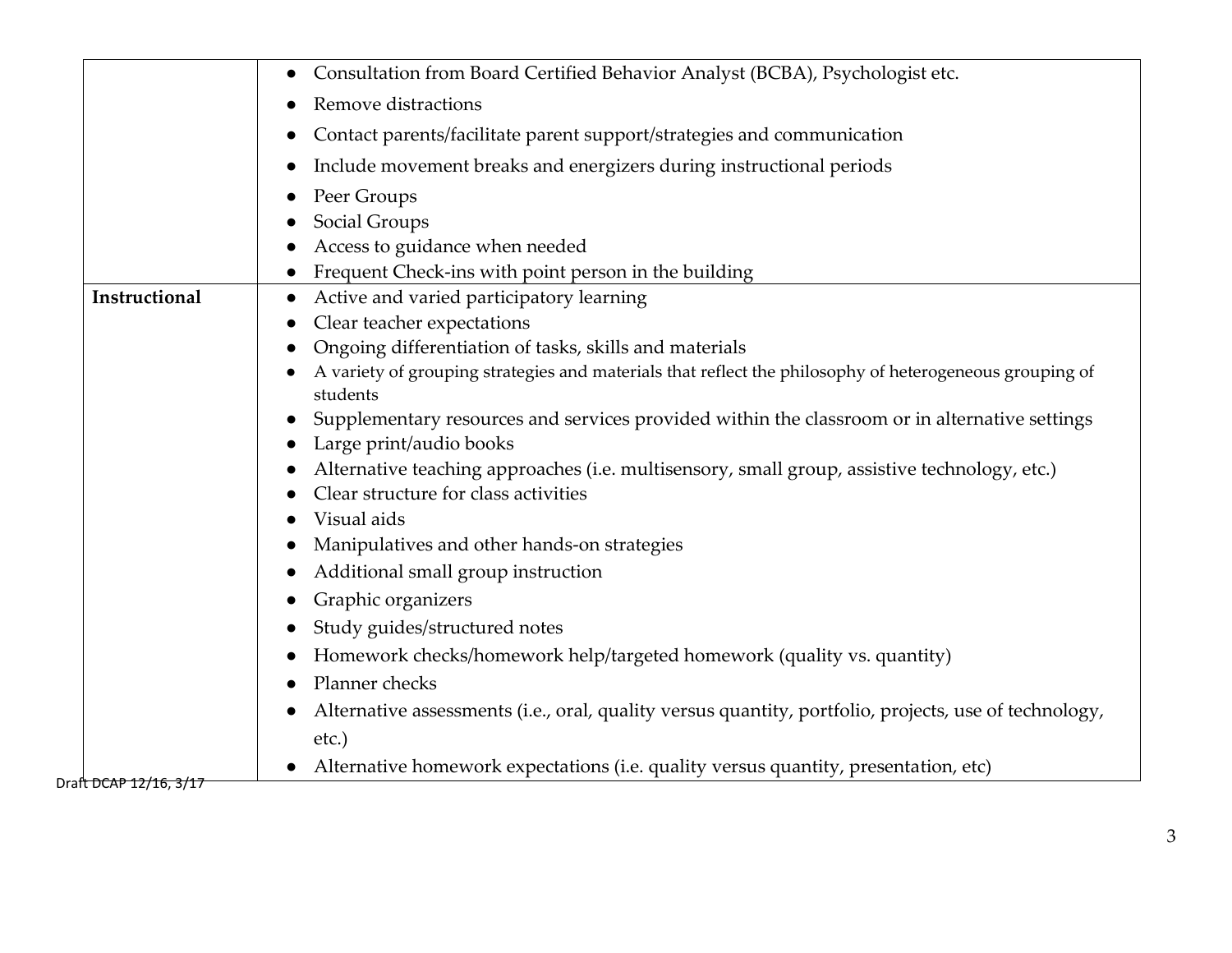|                | Developmentally appropriate, culturally, and linguistically sensitive materials             |
|----------------|---------------------------------------------------------------------------------------------|
|                | Alternative directions (i.e. oral, visual, etc)                                             |
|                | Additional time to complete assignments or tests                                            |
|                | Ability to retake exams                                                                     |
|                | Work contracts                                                                              |
|                | Peer tutoring and cooperative learning                                                      |
|                | <b>Cues for transitions</b>                                                                 |
|                | Break down tasks into explicit chunks                                                       |
|                | Extra help sessions                                                                         |
|                | Extended day/week/year access to academic programming                                       |
|                | Flexible grouping<br>$\bullet$                                                              |
|                | Speech to text - text to speech                                                             |
|                | Provide cueing and "wait time" or "think time" to encourage participation                   |
|                | Repeat or re-teach concepts with a different approach<br>$\bullet$                          |
|                | Frequent progress monitoring and feedback to student on progress                            |
|                | Instruct students in study skills, note-taking; model these skills during instruction       |
|                | Teach students to use graphic organizers                                                    |
|                | Use checklists, teacher check-ins, calendars and project organizers to break down long-term |
|                | assignments                                                                                 |
|                | Utilize peer buddy systems for study groups or homework check-ins                           |
|                | Utilize homework logs and journals for homework follow-up<br>$\bullet$                      |
|                | Provide reference tools, websites and textbooks for homework support                        |
|                | Provide study guides                                                                        |
|                | Provide strategies to parents to support homework completion                                |
| 0.010401400147 |                                                                                             |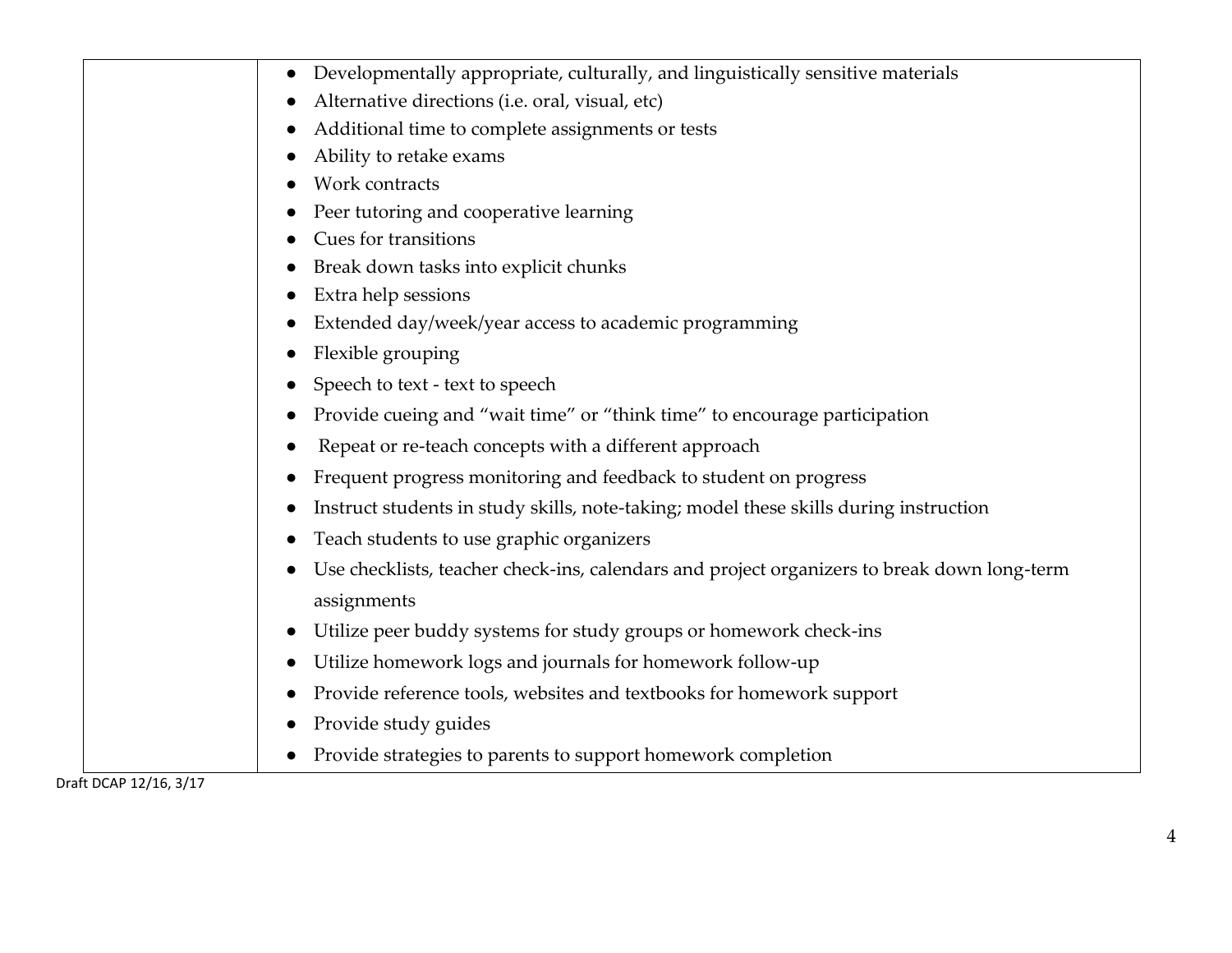| Technological           | Instructional software                                      |
|-------------------------|-------------------------------------------------------------|
|                         | Computer access                                             |
|                         | Calculator                                                  |
|                         | Word processor                                              |
|                         | Listening center/audio recording of books                   |
|                         | Video<br>$\bullet$                                          |
|                         | • Speech to Text - Text to Speech                           |
| <b>English Language</b> | Pre-teach vocabulary<br>$\bullet$                           |
| Learners                | <b>Frequent Check-ins</b>                                   |
|                         | Dictionary in native language                               |
|                         | Modeling                                                    |
|                         | <b>Visual Prompts</b><br>$\bullet$                          |
|                         | Options to demonstrate knowledge (matching, labeling, etc.) |

## **II. Educational Program: Curriculum, Instruction, and Assessment**

| Curriculum           | • Massachusetts Department of Elementary and Secondary Education Curriculum Frameworks                     |
|----------------------|------------------------------------------------------------------------------------------------------------|
| <b>Frameworks</b>    | and Common Core used as basis of local curriculum planning                                                 |
|                      | Monomoy Regional School District Transfer Goals (website)                                                  |
|                      | MRSD Curriculum Maps (Aspen district view and website)                                                     |
| Standards-           | Based on Curriculum Frameworks, local K-12 learning standards<br>$\bullet$                                 |
| based                | Standards-based reporting instrument in grades K-4                                                         |
| Approach             | • Common assessments developed to provide equity across grade levels, schools, and courses                 |
|                      | Measurement of Academic Performance/Measurement of Academic Performance for Primary                        |
|                      | Grades (MAP/MPG) in grades K-9,                                                                            |
|                      | • Grade level-wide assessments at elementary and middle,                                                   |
|                      | • Common midterms and finals at high school                                                                |
|                      | Benchmarks established on many assessments to set equitable expectations for student learning<br>$\bullet$ |
|                      | Rubrics used often to provide clear set of expectations for student learning (all levels)<br>$\bullet$     |
|                      | Skills Checklist (NWEA,MAP), DRA, DIBELS, etc. at elementary/middle levels for intervention<br>$\bullet$   |
| raft DCAP 12/16 3/17 |                                                                                                            |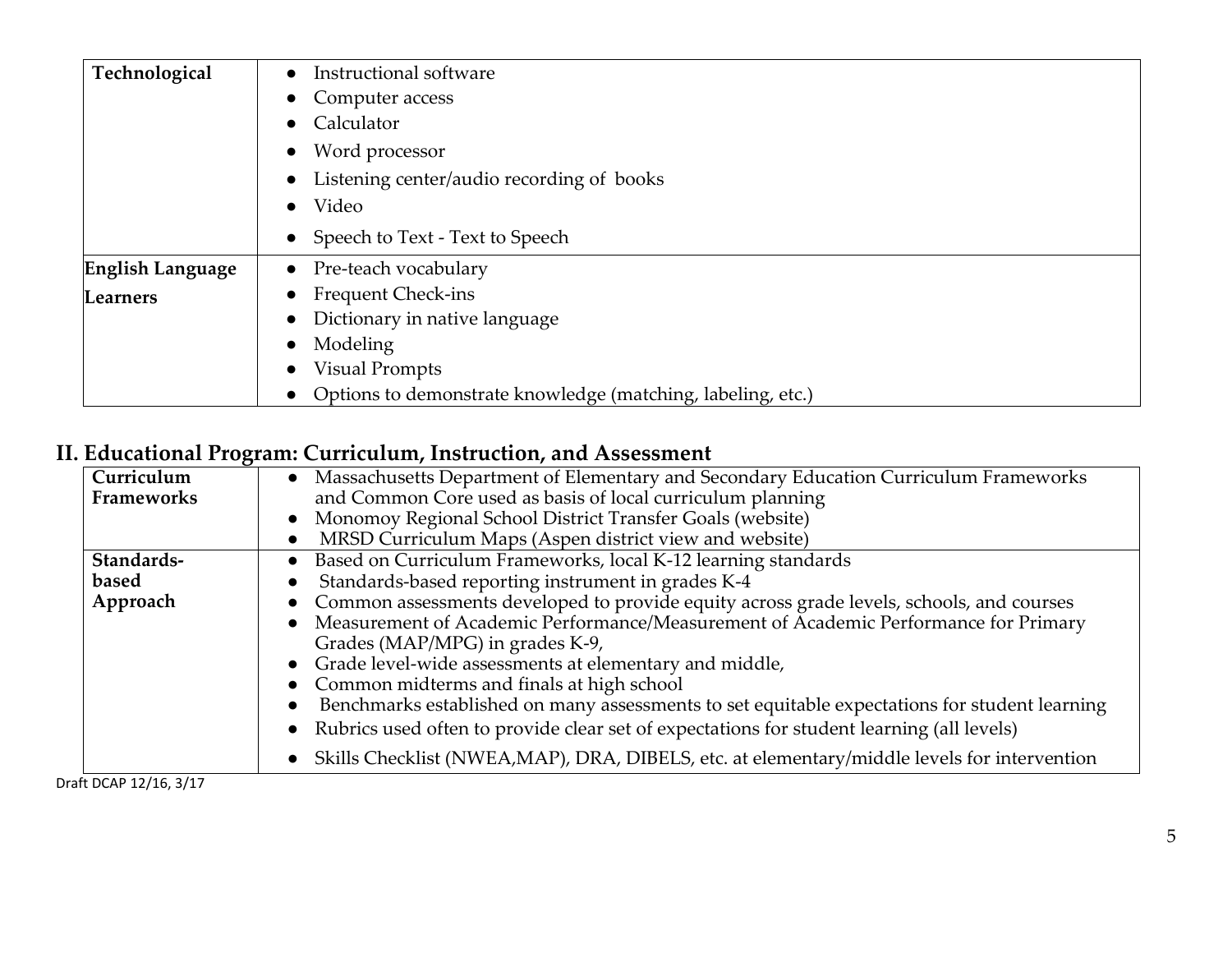|                                                                                                                                           | progress monitoring                                                                                                                                                                                                                                                                                                                                                                                                             |
|-------------------------------------------------------------------------------------------------------------------------------------------|---------------------------------------------------------------------------------------------------------------------------------------------------------------------------------------------------------------------------------------------------------------------------------------------------------------------------------------------------------------------------------------------------------------------------------|
| <b>Differentiated</b><br>Instruction                                                                                                      | Expectation that all educators will modify/make accommodations in the content, process,<br>$\bullet$<br>environment/affect, and product demands in response to students' needs, based on formative<br>and summative assessment and interest surveys                                                                                                                                                                             |
| Systematic core<br>curriculum<br>programming<br>Supplemental<br>Programming                                                               | Close Reading instruction, K-12<br>$\bullet$<br>Math In Focus (concrete-pictorial-abstract mathematics instruction) K-7<br><b>Balanced Literacy Programming</b><br>ELA core Programming (Journeys and Reading Street in elementary)<br>Inquiry-based science instruction (grade 4-7 STEM Scopes)<br>High School Program of Studies<br>Job Fair (high School)<br>Health Fair (high school<br>Seminar blocks (K-7)<br>Field Trips |
|                                                                                                                                           | Jawesome Hour (high School)<br>Credit for Life (high school)<br>Friday School (middle)<br>$\bullet$                                                                                                                                                                                                                                                                                                                             |
| <b>Use of Common</b><br>Assessments and<br>the Use of<br>Common<br><b>Systems to</b><br><b>Analyze the Data</b><br>Draft DCAP 12/16, 3/17 | MCAS data analyzed for aggregate trends and for individual student performance<br>MCAS, MAP, ELL ACCESS, Math Unit Tests, etc. used as part of information to determine<br>eligibility for additional support<br>Common assessments in core subjects K-10<br><b>Educator Evaluation System</b><br>$\bullet$                                                                                                                     |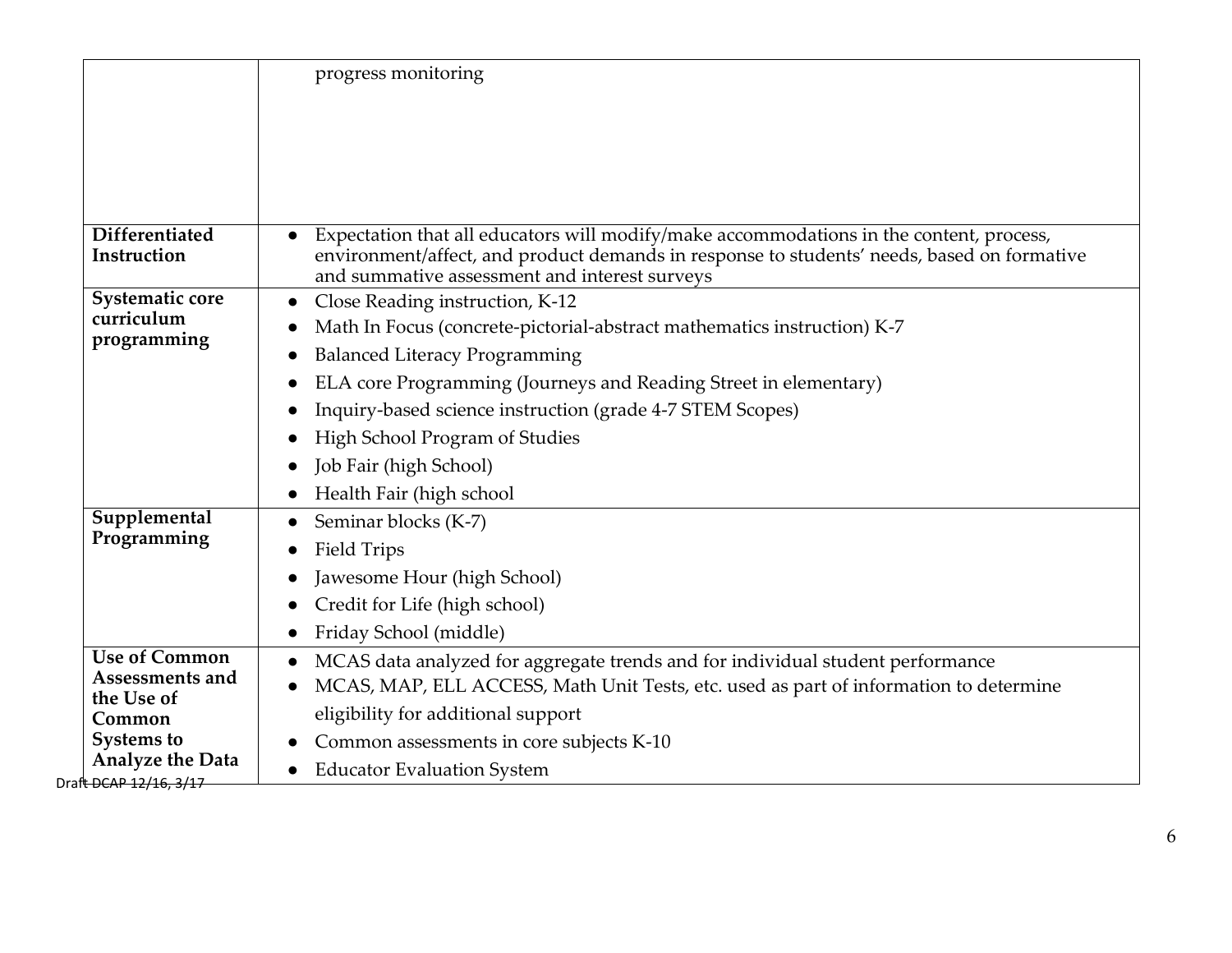|                                                            | Kindergarten Screening (ESI-R)                                                                                                                                                                                                                                                                                                                                                                                                                                                                                                                                                                                                                                                                                                                                                                                                                                                                                                                                                                                                                                                                                                                                                            |
|------------------------------------------------------------|-------------------------------------------------------------------------------------------------------------------------------------------------------------------------------------------------------------------------------------------------------------------------------------------------------------------------------------------------------------------------------------------------------------------------------------------------------------------------------------------------------------------------------------------------------------------------------------------------------------------------------------------------------------------------------------------------------------------------------------------------------------------------------------------------------------------------------------------------------------------------------------------------------------------------------------------------------------------------------------------------------------------------------------------------------------------------------------------------------------------------------------------------------------------------------------------|
| Systematic<br>Social/emotion<br>al Learning<br>Programming | Consulting Psychologist<br>Responsive Classroom routines and structures - some classrooms<br>2nd Step (K-4) skill instruction to develop strong bonds to school, to solve problems without anger<br>and to treat others with compassion (HES)<br>Peace Works Curriculum/Tier II/III social skills (CES)<br>$\bullet$<br>Positive Behavior Intervention and Supports(PBIS; CES/HES)<br>$\bullet$<br>Social Skills Improvement System (SSiS) and Social Skills Assessment SSA (CES and HES)<br>Massachusetts Aggression Reduction Center (MARC) Curriculum (K-4)<br>SOS (Signs of Suicide) grades 7-12<br>Youth Risk Behavior Survey<br>Screening, Brief Intervention, and Referral to Treatment (SBIRT)<br>Board Certified Behavior Analyst (BCBA) consultation<br>MRHS after school clubs (Young men's and women's clubs, Interact, Key Club, Gay Straight<br>Alliance (GSA), animal Welfare, Art, Bells, Literary Guild, Mock Trial, Newspaper, Peer Mediation,<br>Peer Tutoring, Spirit Club, Student Council, We the People, Yearbook, School Plays, Jujitsu, Best<br>Buddies, Book Club, Stand, Current Events, Spring and Fall Plays, Internships, Theatre, Chorus,<br>Band, Sports) |
| <b>ELL</b><br>Programming                                  | MA state ELL Next Generation Curriculum Guides<br>$\bullet$<br><b>ACCESS and MODEL assessments</b><br><b>WIDA Standards Framework</b><br>SEI teacher endorsements                                                                                                                                                                                                                                                                                                                                                                                                                                                                                                                                                                                                                                                                                                                                                                                                                                                                                                                                                                                                                         |
| Summer<br>Programming                                      | Title 1 Summer Programming<br><b>Summer Enrichment Courses (MRMS)</b><br>High School Summer Program offerings<br><b>Credit Recovery</b><br>Monomoy Community Learning Program (MCLP)                                                                                                                                                                                                                                                                                                                                                                                                                                                                                                                                                                                                                                                                                                                                                                                                                                                                                                                                                                                                      |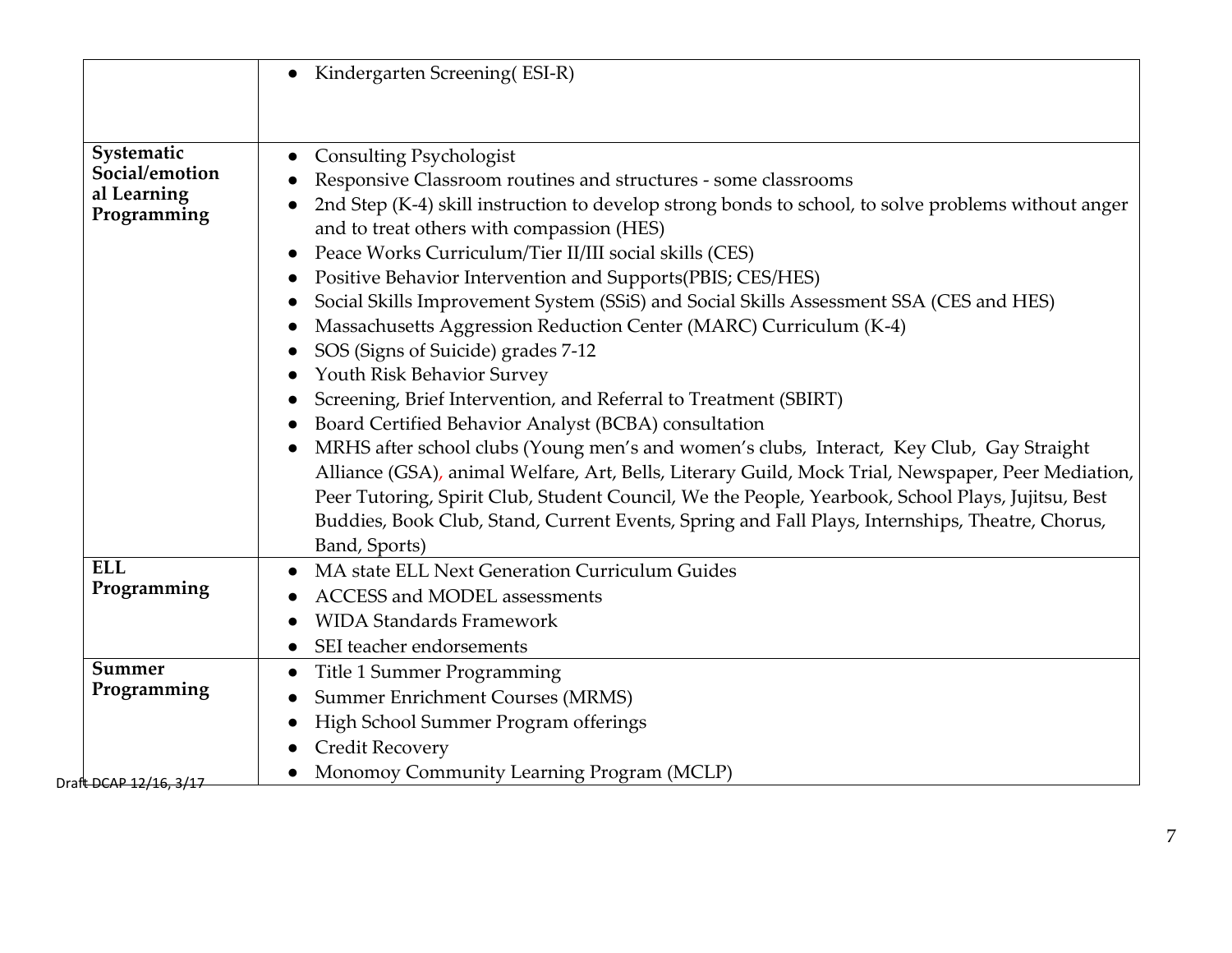| Systematic<br>Curriculum<br>Cycles | 5 year Curriculum Cycles Posted Yearly<br>$\bullet$ |
|------------------------------------|-----------------------------------------------------|
| Professional                       | <b>Professional Learning Community</b>              |
| Development                        | • Cape Cod Collaborative                            |
|                                    | Common Learning Time (elementary)<br>$\bullet$      |
|                                    | New Teacher Orientation                             |
|                                    | Induction                                           |
|                                    | Two Full PD days<br>$\bullet$                       |
|                                    | Mentoring (2 years for new teachers)                |
|                                    | <b>MARC</b> training                                |
|                                    | <b>Educator Evaluation</b>                          |

## **III. General Education Support Services to Provide Access to Learning**

| <b>MTSS</b>          | Each school has a structured process to review issues related to students who are not making |
|----------------------|----------------------------------------------------------------------------------------------|
| <b>Response To</b>   | effective progress academically or behaviorally. These teams are made up of administrators,  |
| <b>Interventions</b> | teachers, and specialists who review data, make recommendations for accommodations           |
|                      | modifications, and monitor progress ("Response to Intervention" methods used)                |
|                      | • Team Up (To Enhance Academic Mastery)-CES                                                  |
|                      | • Reading and Math Intervention support                                                      |
|                      | • 3 for 3 teacher check-ins (CES)                                                            |
|                      | <b>Behavior Support Plans</b>                                                                |
|                      | Instructional Assistants for intervention                                                    |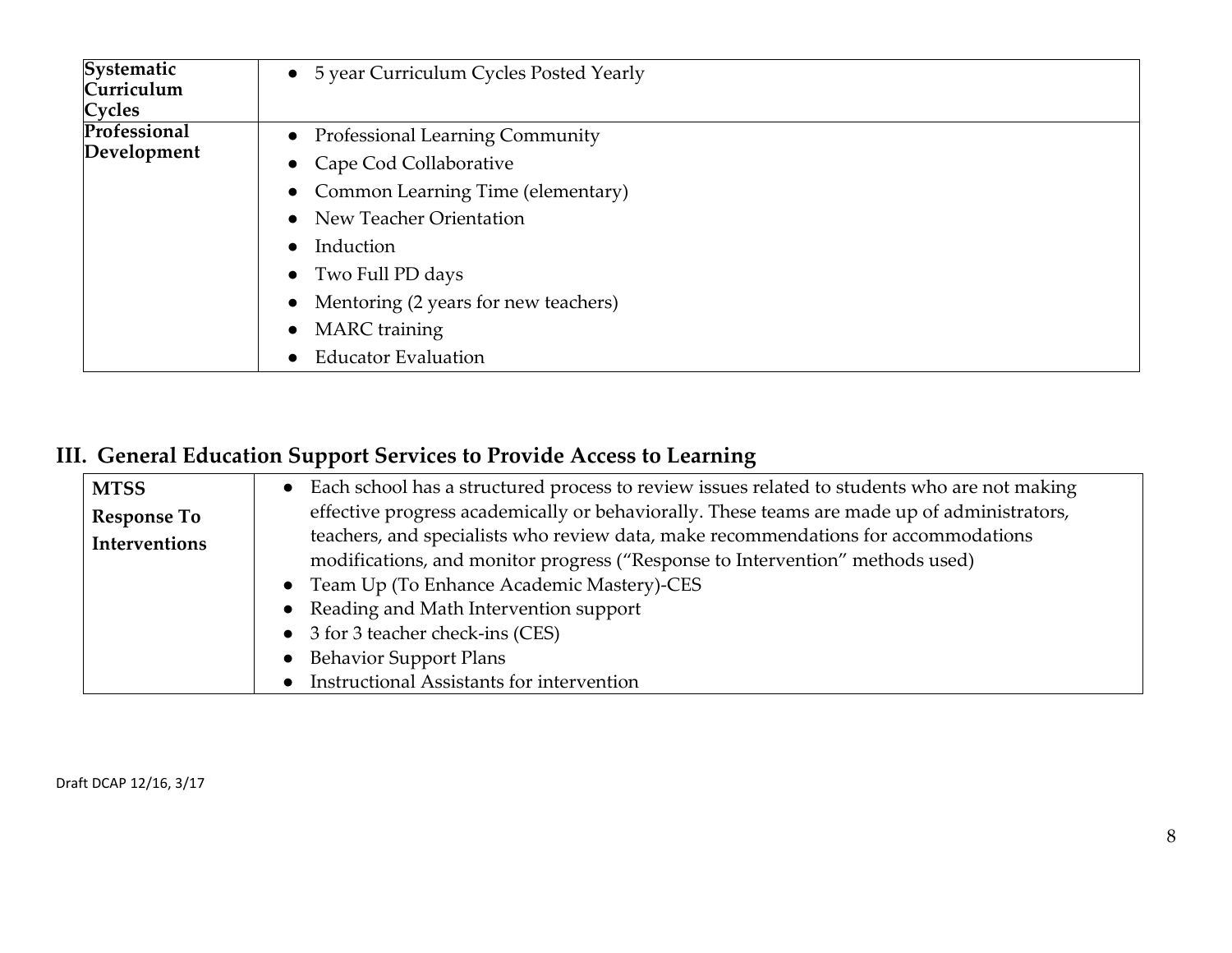| <b>Common Learning</b>  | Various grade level and/or departmental teams of educators, including classroom<br>$\bullet$                                                                                                                     |
|-------------------------|------------------------------------------------------------------------------------------------------------------------------------------------------------------------------------------------------------------|
| Time/Team               | teachers, instructional leaders, special educators (including speech and language pathologists,                                                                                                                  |
| Time/Department         | occupational therapists, etc. as appropriate), and/or administrators who meet regularly to set                                                                                                                   |
| <b>Meetings</b>         | learning goals, examine student assessment data, and design interventions                                                                                                                                        |
| <b>Title I</b>          | Title I federal grant funding provides reading and math support to students in the elementary<br>$\bullet$<br>schools.<br>Title I also provides professional development for Close Reading and Positive Behavior |
|                         | Interventions and Supports (PBIS) in support of the learning experience for all students.                                                                                                                        |
|                         | Through Title I funding, summer tutoring is provided to eligible students in Kindergarten through<br>Grade 7.                                                                                                    |
| <b>SEL Programs and</b> | Responsive Classroom routines and structures<br>$\bullet$                                                                                                                                                        |
| activities              | 2nd Step (K-4) skill instruction to develop strong bonds to school, to solve problems without anger                                                                                                              |
|                         | and to treat others with compassion (HES)                                                                                                                                                                        |
|                         | MARC K-4 curriculum (CES)                                                                                                                                                                                        |
|                         | PBIS (CES/HES)                                                                                                                                                                                                   |
|                         | Behavior support available through psychologist and special education teachers (District-wide)                                                                                                                   |
|                         | Jawsome Hour (MRHS)                                                                                                                                                                                              |
|                         | Student Leaders (CES & HES)                                                                                                                                                                                      |
| <b>Social Skills</b>    | Peaceworks Curriculum/Tier II/III social skills (CES)                                                                                                                                                            |
| Groups                  | <b>Stress Busters (MRHS)</b>                                                                                                                                                                                     |
|                         | Social Pragmatic Groups (MRHS)                                                                                                                                                                                   |
|                         | Seminar (MS)                                                                                                                                                                                                     |
|                         | Lunch Groups K-12<br>$\bullet$                                                                                                                                                                                   |
| <b>Academic Center</b>  | Academic support block                                                                                                                                                                                           |
| <b>High School</b>      | <b>Directed Activities</b>                                                                                                                                                                                       |
|                         | Credit Recovery (Fuel Ed)                                                                                                                                                                                        |
|                         | <b>Study Skills</b>                                                                                                                                                                                              |
|                         | Review and Reinforcement                                                                                                                                                                                         |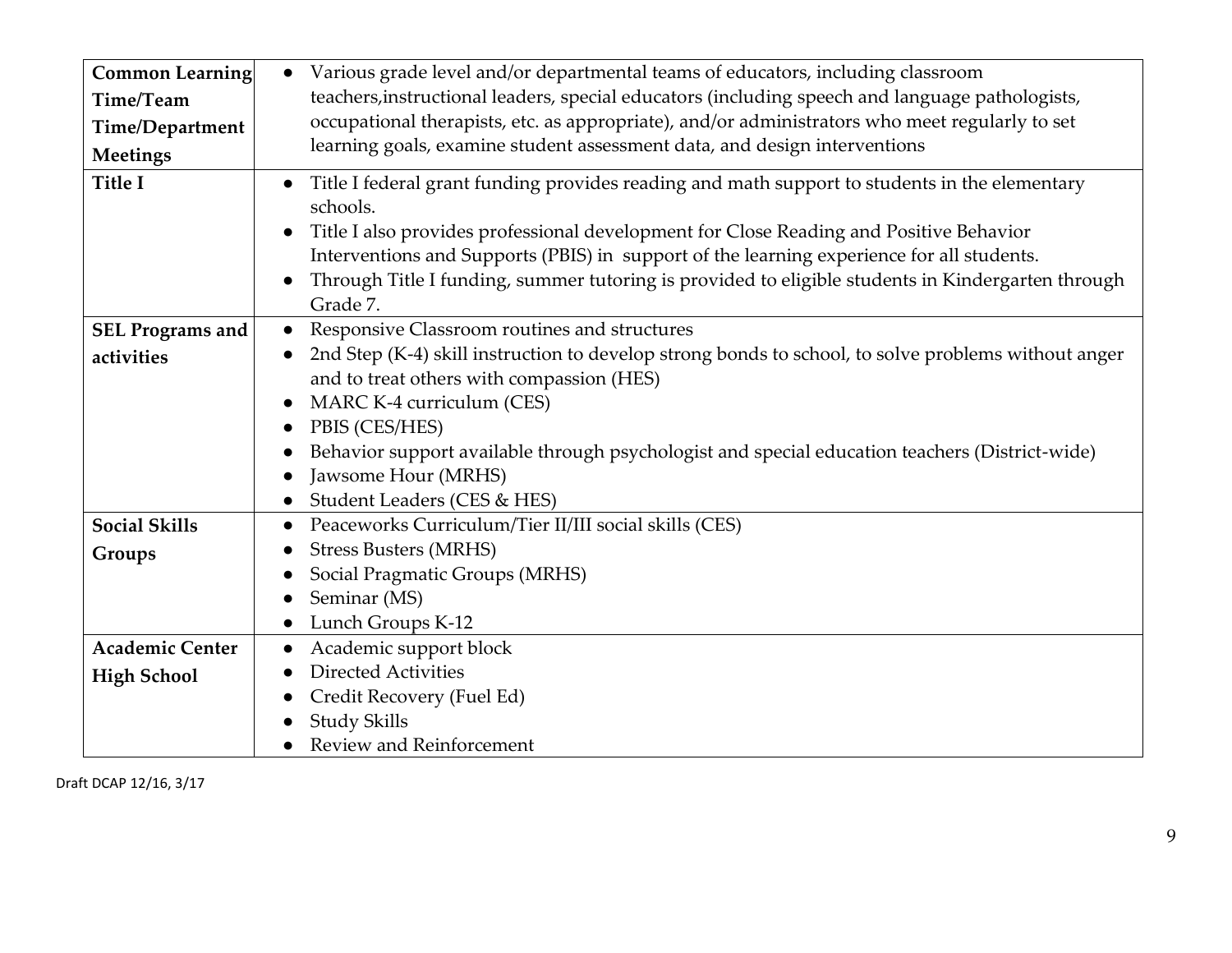| Alternative             | School to work program<br>$\bullet$                                                                                 |
|-------------------------|---------------------------------------------------------------------------------------------------------------------|
| Education               | Credit Recovery (Fuel Ed)                                                                                           |
| <b>High School</b>      | Social Skills                                                                                                       |
|                         | <b>Vocational Skills</b>                                                                                            |
|                         | <b>MCAS</b> Prep                                                                                                    |
|                         | Community Connections / Volunteerism                                                                                |
| Professional            | <b>Book Studies</b><br>$\bullet$                                                                                    |
| Learning                | Peer discussion topic groups                                                                                        |
| Communities             | Grade level teaming                                                                                                 |
|                         | <b>Case Reviews</b>                                                                                                 |
|                         | Data Analysis                                                                                                       |
|                         | <b>Student Work Review</b>                                                                                          |
|                         | Instructional Leader, student learning and professional practice Goals                                              |
|                         | Department Head Goals                                                                                               |
|                         | Unified Arts Teacher liaison with Grade Level/Department at HES and CES<br>$\bullet$                                |
| Reading Specialist      | Reading specialists at Title I targeted assistance elementary schools, intensive "extra dose" of small<br>$\bullet$ |
| Support                 | group reading instruction                                                                                           |
|                         | Reading specialist (K-7) for reading interventions outside of regular language arts program<br>$\bullet$            |
| <b>English Language</b> | ESL teachers and tutors to support students who qualify for assistance<br>$\bullet$                                 |
| Learner                 |                                                                                                                     |
| Programming             |                                                                                                                     |
| Communication           | Elementary                                                                                                          |
| with parents and        | Progress Reports are issued three times a year and elementary teachers provide one parent                           |
| opportunities for       | conference a year (minimum).                                                                                        |
| parent                  | At the elementary level, Room Parents and PTO's work closely with the principal and teachers to<br>$\bullet$        |
| involvement in the      |                                                                                                                     |
| schools                 | coordinate parent volunteers with the school's needs.                                                               |
|                         | Quarterly attendance notifications to parents.<br>$\bullet$                                                         |
|                         | Middle School                                                                                                       |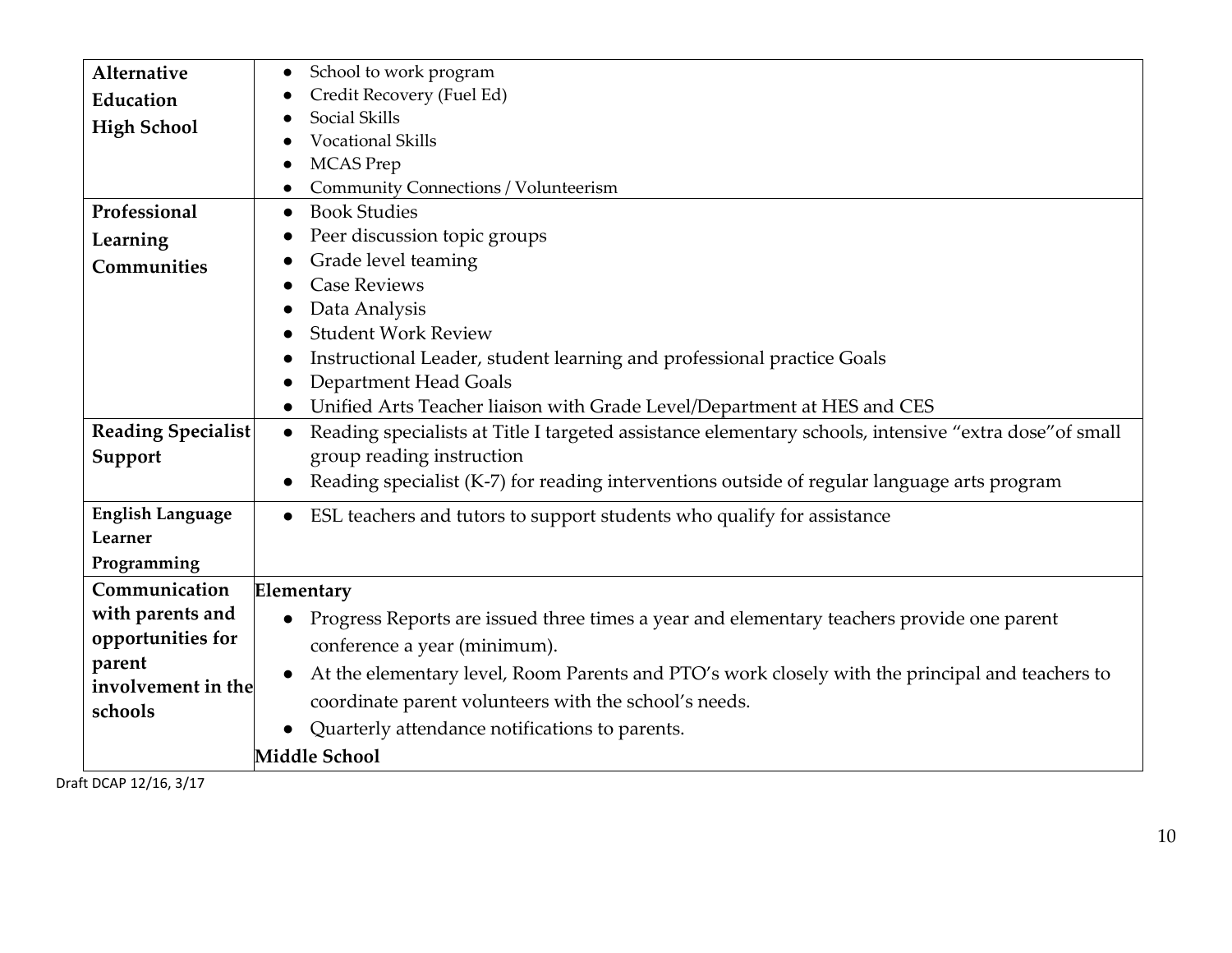|                      | Progress reports 4x a year and report cards 4x a year, parent conferences offered to all families in      |
|----------------------|-----------------------------------------------------------------------------------------------------------|
|                      | the fall, as needed for rest of year                                                                      |
|                      | Google Classroom pages provide students/parents information                                               |
|                      | attendance letters sent weekly (5 days out, 7 days tardy)                                                 |
|                      | <b>High School</b>                                                                                        |
|                      | Progress report and reports cards 4 x a year                                                              |
|                      | "Home Comments" are sent to all high school students who are in academic difficulty.                      |
|                      | Following the issuance of each report card, a letter is sent to all parents of high school students who   |
|                      | fail a subject.                                                                                           |
|                      | High school students receive a course verification letter in March.                                       |
|                      | In August, all seniors receive a letter outlining their current credit situation and required subjects to |
|                      | be taken during their senior year.                                                                        |
|                      | High School Curriculum Nights for each class of parents (in the fall).                                    |
|                      | High School Program of Studies Night (in April)                                                           |
|                      | Google Classroom pages provide students/parents information                                               |
|                      | attendance letters sent weekly (5 days out, 7 days tardy)                                                 |
|                      | <b>General</b>                                                                                            |
|                      | Aspen provides parents with password access to grades of middle and high school students.                 |
|                      | Any student who is in danger of failing for the year receives a letter in the spring which includes       |
|                      | information on summer school.                                                                             |
|                      | Annual district-wide parent survey provides input regarding parent satisfaction                           |
|                      | Curriculum Nights are held at all schools.                                                                |
|                      | District website and Principals' and Superintendents' list provide newsletters and on-going               |
|                      | information to parents.                                                                                   |
|                      | Parent volunteer opportunities are listed in newsletters, Parent Teacher Organization newsletters,        |
|                      | and in teacher communications.                                                                            |
| ተ ከሮል <u>ክ 12/16</u> |                                                                                                           |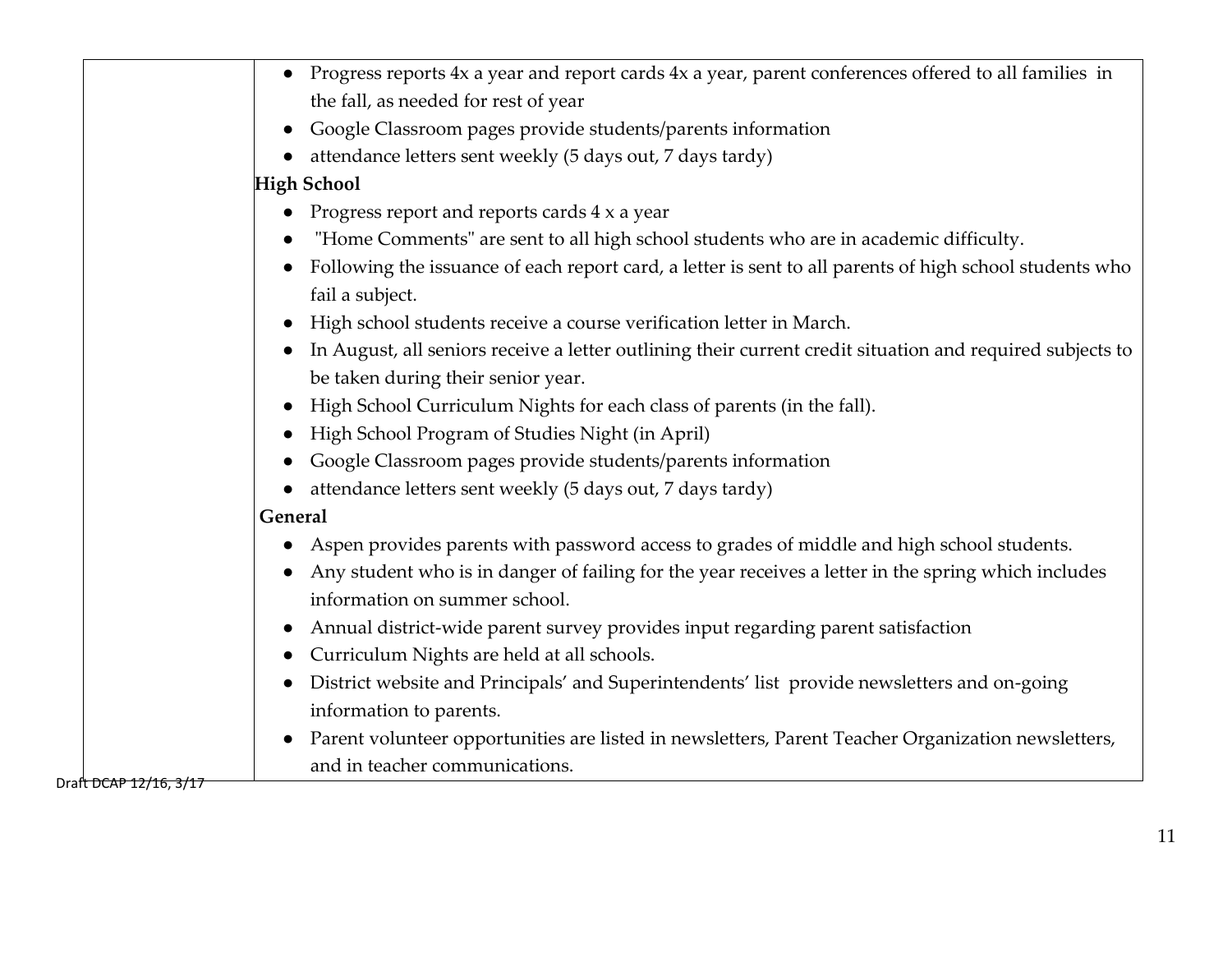|                      | Teacher websites/Aspen Teacher pages provide course information and student assignment<br>$\bullet$<br>information to parents |
|----------------------|-------------------------------------------------------------------------------------------------------------------------------|
|                      | School Councils meet monthly<br>$\bullet$                                                                                     |
|                      | <b>School Connect Calls</b><br>$\bullet$                                                                                      |
| Counseling           | Adjustment Counselor meets with individual and small groups of students to focus on school                                    |
| <b>Services</b>      | adjustment                                                                                                                    |
|                      | Guidance/School Counselors meet with all students for educational planning and for individual<br>$\bullet$                    |
|                      | concerns                                                                                                                      |
|                      | School Psychologist meets with individual and small groups focusing on school adjustment issues<br>$\bullet$                  |
|                      | Child Family/Gosnold services available in schools with referral for students who may not be able to<br>$\bullet$             |
|                      | access their counseling after school - parent authorization                                                                   |
| <b>School Nurses</b> | Provide physical and mental health related supports                                                                           |
|                      | Support district wellness plan                                                                                                |
|                      | Support SBIRT (Screening, Brief Intervention, and Referral to Treatment)                                                      |
|                      | Support daily attendance/well being checks                                                                                    |
|                      |                                                                                                                               |

| Guidance | • 8-12 (New Student Orientation, Town Hall Meetings, Schedule Adjustment Meetings, Classroom:      |
|----------|----------------------------------------------------------------------------------------------------|
|          | Naviance Strengths Explorer, PSAT Assembly, Scheduling for upcoming year, High school meetings     |
|          | offered to all families throughout the year)                                                       |
|          | • Eleventh Grade (Future Planning and Individual Meetings, Program of Study Assembly.              |
|          | • Twelfth Grade("Fall Focus" Classroom Presentations, Individual, Planning/Credit Meeting, College |
|          | Applications and Recommendations, CCC Pathways Program, Credit for Life Program, Failure           |
|          | Warning Letters and Meeting, Graduation / Commencement                                             |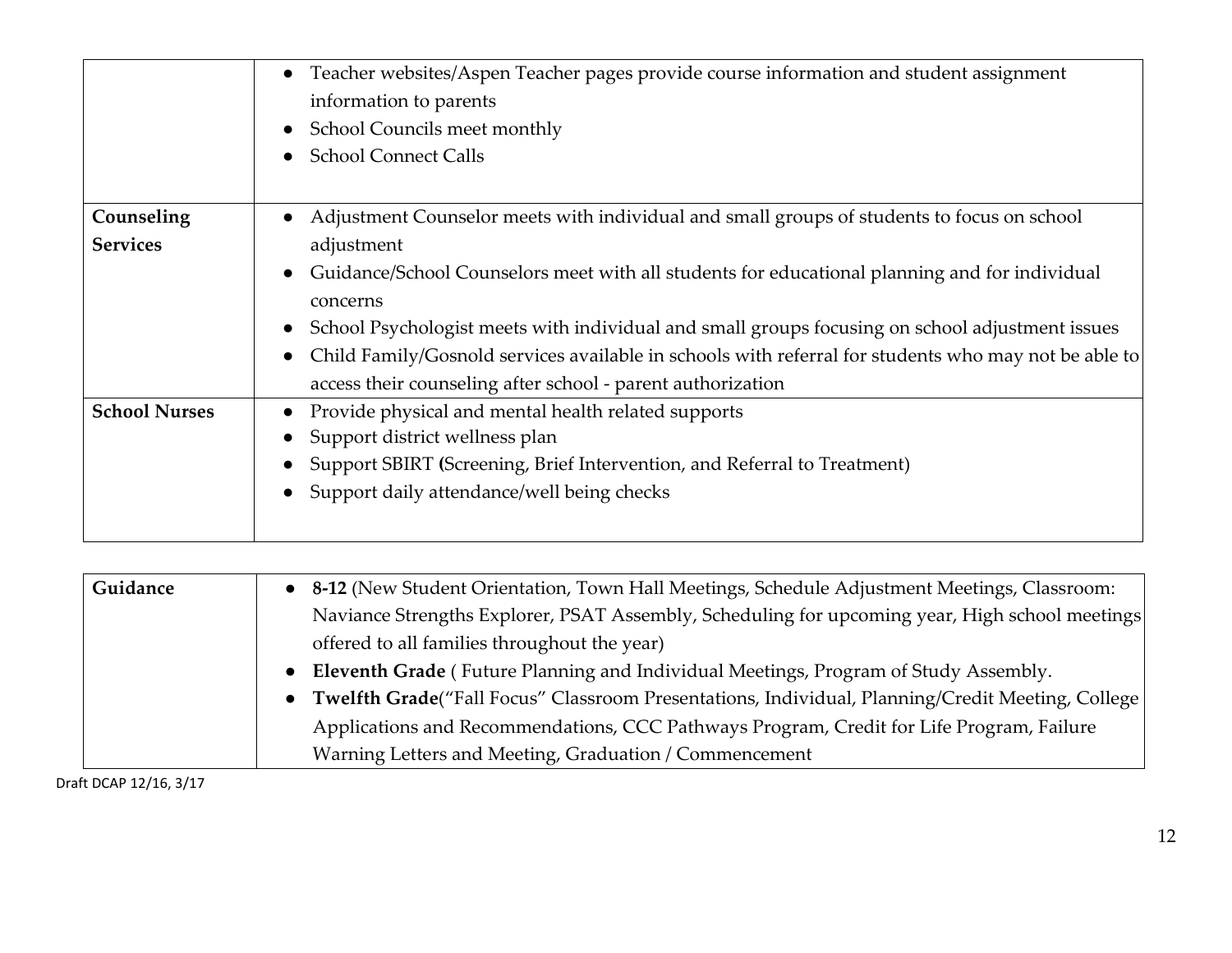|                        | Academic Counseling, Personal and Social Counseling                                          |
|------------------------|----------------------------------------------------------------------------------------------|
|                        | <b>Workplace Readiness Counseling</b>                                                        |
|                        | Attendance and grade monitoring                                                              |
|                        | Civic and service-learning focused social studies instruction                                |
|                        | Career Readiness (Naviance HS)                                                               |
|                        | College and armed services Awareness days/speakers                                           |
|                        | School Psychologist (Individual Supportive Counseling, Conflict Resolution, Group Counseling |
|                        | Consultation with parents, staff, outside agencies)                                          |
| <b>Consultants</b>     | Dr. Paul Lapuc, Licensed Psychologist                                                        |
|                        | Dr. Art Campbell, Psychologists and Board Certified Behavior Analysts                        |
| <b>School Resource</b> | Support attendance/well being checks                                                         |
| <b>Officers</b>        | Provide information to staff and students regarding laws and police response                 |
|                        | Training for staff                                                                           |
|                        | Presents to classrooms on specific topics as requested                                       |
| <b>HIgh School</b>     | Teachers meet with students during Jawsome hour, after school                                |
| <b>Tutoring</b>        | Student mentor                                                                               |
| Technology             | 1 to 1 initiative (High School, Middle School 2018)                                          |
|                        | Laptops for Kids program (middle school)                                                     |
|                        | Laptop Carts middle and elementary schools                                                   |
|                        | <b>Technology Classes</b>                                                                    |

## **IV. Personnel Available to Provide Consultation to Assist Educators with General Education**

## **Accommodations**

| Principals           | Instructional Leaders | <b>ESL</b><br><b>Teachers</b>    |
|----------------------|-----------------------|----------------------------------|
| Assistant Principals | Department Heads      | Speech and Language Pathologists |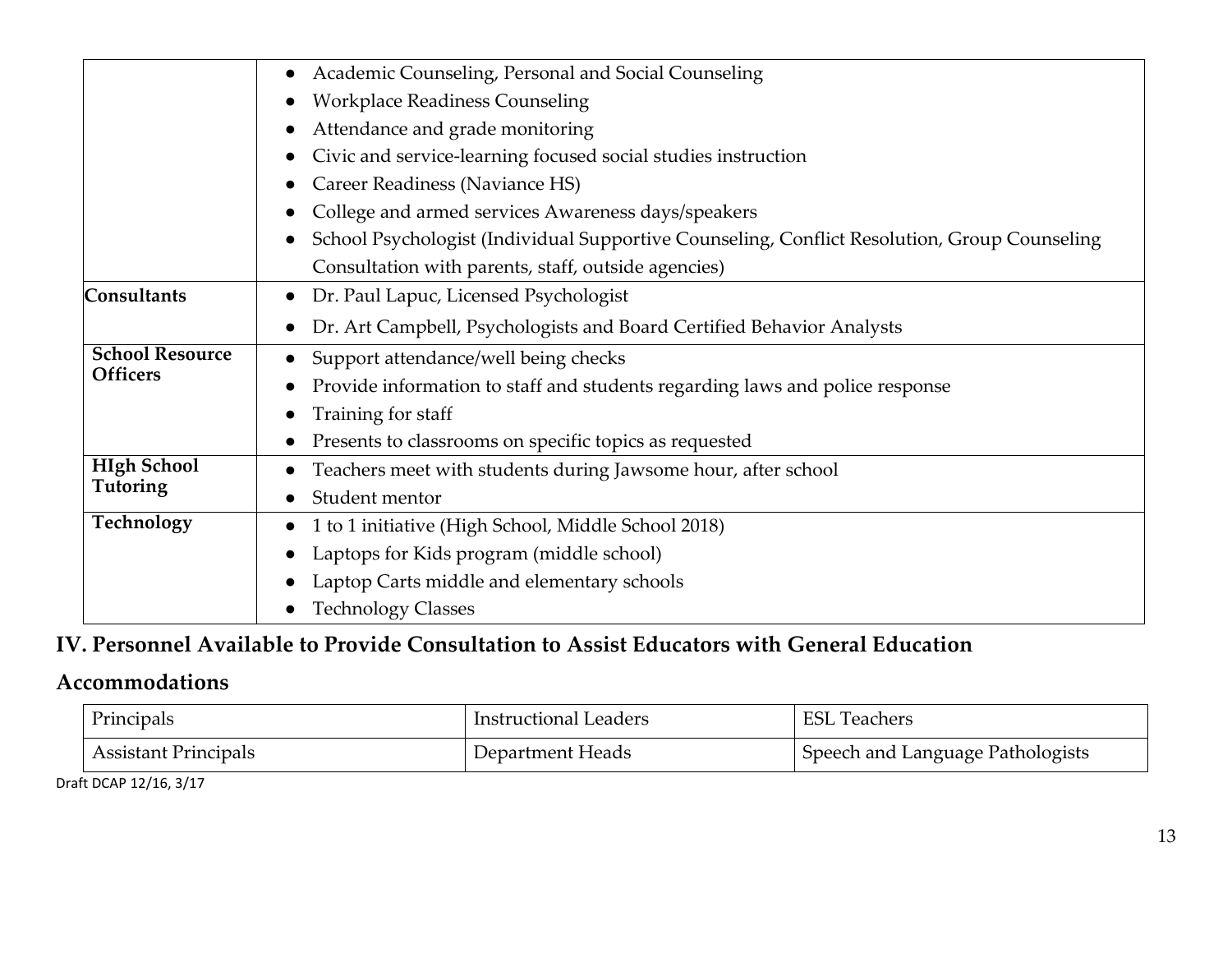| Psychologists                                                                                                                                                                                                                                                                                                                              | <b>Guidance Counselors</b>                 | Occupational Therapists          |
|--------------------------------------------------------------------------------------------------------------------------------------------------------------------------------------------------------------------------------------------------------------------------------------------------------------------------------------------|--------------------------------------------|----------------------------------|
| <b>Adjustment Counselors</b>                                                                                                                                                                                                                                                                                                               | <b>Regular Education teachers</b>          | <b>Physical Therapists</b>       |
| <b>Reading Specialists</b>                                                                                                                                                                                                                                                                                                                 | <b>Special Education Teachers</b>          | <b>Teacher Assistants</b>        |
| <b>Nurses</b>                                                                                                                                                                                                                                                                                                                              | Director of Student Services               | Director of Curriculum           |
| Gosnold Counselors and Harwich Youth                                                                                                                                                                                                                                                                                                       | <b>BCBA/ Autism Specialist</b>             | Clinical Psychologist            |
| Counselor                                                                                                                                                                                                                                                                                                                                  |                                            |                                  |
| Vision Specialist                                                                                                                                                                                                                                                                                                                          | Deaf and Hard of Hearing Specialist        | Physicians                       |
| <b>Assistive Technology Specialists</b>                                                                                                                                                                                                                                                                                                    | Nutritionist                               | DCF/DMH/DDS/MRC - State Agencies |
| DA's Keep 'Em Coming Program                                                                                                                                                                                                                                                                                                               | Child and Family Services                  | <b>Athletic Trainer</b>          |
| Police/Fire/Resource Officer                                                                                                                                                                                                                                                                                                               | <b>Adaptive Physical Education Teacher</b> | Advisors to clubs/groups         |
| Coaches                                                                                                                                                                                                                                                                                                                                    |                                            |                                  |
| Parents are partners in our work to provide the best education possible for their children. Through our support<br>team processes, and in general, we ask parents to consult regarding how we might help their children meet the<br>expectations set for them and seek their support for our recommended interventions and accommodations. |                                            |                                  |

## **V. Professional Development, Induction, and Support for Educators**

| <b>Graduate Courses</b> | • Reimbursement for qualifying courses                                            |
|-------------------------|-----------------------------------------------------------------------------------|
|                         | • Relevant courses offered in-district                                            |
|                         | • Partnership with high quality outside providers, such as Cape Cod Collaborative |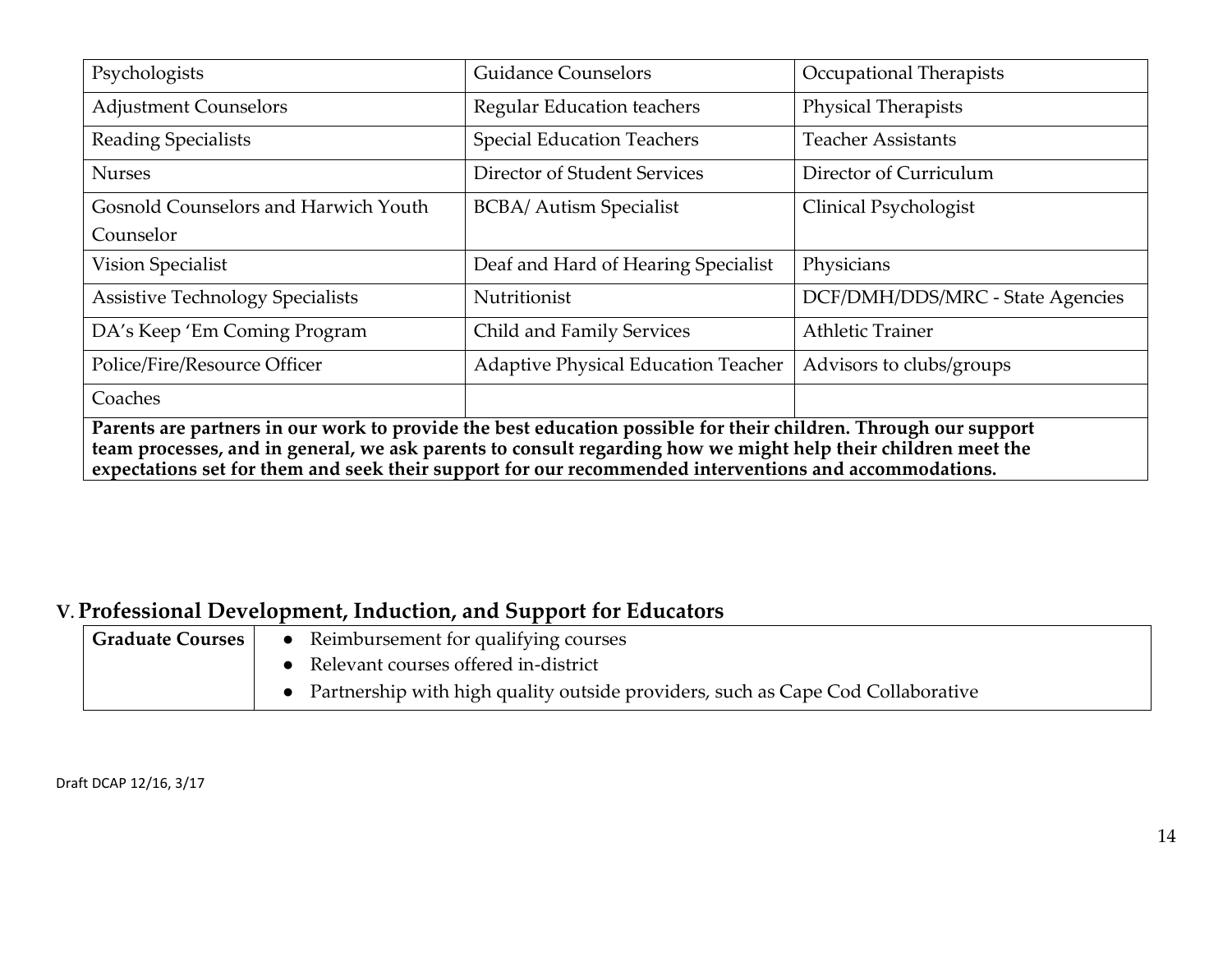| <b>Job Embedded</b><br>Professional       | Expertise shared through professional collaboration, facilitated by instructional leaders,<br>administrators, and/or teachers                                                                                                                                                        |
|-------------------------------------------|--------------------------------------------------------------------------------------------------------------------------------------------------------------------------------------------------------------------------------------------------------------------------------------|
| Development                               | Constant inquiry into best practices needed to reach student performance goals<br>$\bullet$                                                                                                                                                                                          |
|                                           | Bi-monthly professional learning community time                                                                                                                                                                                                                                      |
|                                           | Professional Development support for new curriculum initiatives with release time provided.                                                                                                                                                                                          |
| Professional<br>Development<br>Workshops  | Two professional development days throughout the year<br>Various after school workshops and "Un Conferences" during staff meetings, often led by peers,<br>including technology skill development and best practice study groups<br>District support for teacher workshop attendance |
| <b>Early Release</b><br>Wednesdays        | Bi-monthly professional learning community (PLC) time<br>Allows for intradistrict collaboration.                                                                                                                                                                                     |
| In-district<br><b>Trainings</b>           | Trainings in math, analyzing student data, instructional technology<br>Graduate Courses offered such as Skillful Teacher and Teaching Students with Traumatic<br>Histories.                                                                                                          |
| Employee<br>Assistance<br>Programs (EAP)  | Monthly newsletter from Cape Cod Municipal Health Group, Your Health Matters<br>Services available include counseling and wellness benefits                                                                                                                                          |
| <b>Task Forces</b>                        | Curriculum task forces meet 4 times a year per curriculum cycle review<br>Task forces as needed, ex., writing, service-learning, struggling learners<br>Special task forces convened to address topics such as Social Emotional Learning.                                            |
| <b>New Teacher</b><br>Orientation         | New teacher orientation in August before school year begins<br>$\bullet$                                                                                                                                                                                                             |
| <b>Staff Weekly</b><br><b>Newsletters</b> | Scoop (CES)<br>Friday Focus (MRHS)<br>HES Happenings (HES)<br>News and Announcements (MRMS)                                                                                                                                                                                          |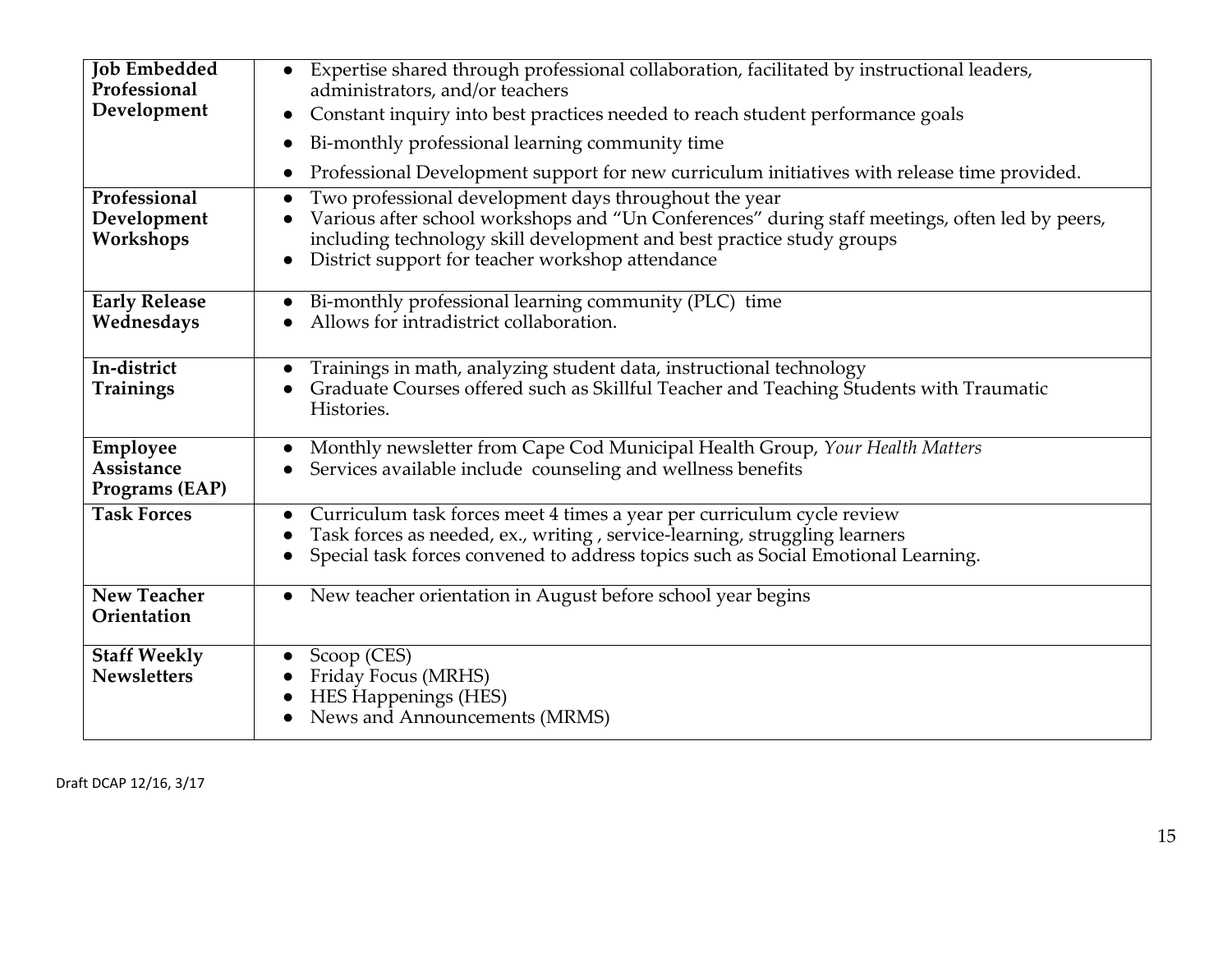| Professional<br>Development<br>Committee                                 | The professional development committee meets several times during the year to determine the<br>professional development needs of the district, to review in-district professional development<br>evaluation forms, and to communicate professional development opportunities to staff                                                                                                                                                                                                                                                  |
|--------------------------------------------------------------------------|----------------------------------------------------------------------------------------------------------------------------------------------------------------------------------------------------------------------------------------------------------------------------------------------------------------------------------------------------------------------------------------------------------------------------------------------------------------------------------------------------------------------------------------|
| Conferences                                                              | District supports attendance of educators at various conferences put on by professional<br>$\bullet$<br>associations, Cape Cod Collaborative, etc., related to key education topics related to district and<br>school goals                                                                                                                                                                                                                                                                                                            |
| Induction<br>Program for<br><b>New Staff</b>                             | All first year teachers participate in a year-long induction program that focuses on professional<br>$\bullet$<br>practice including, classroom management, lesson and unit planning, evaluation tools,<br>assessment and data collection, parent communication.<br>Induction meetings occur once a month<br>$\bullet$                                                                                                                                                                                                                 |
| <b>Mentor Program</b>                                                    | All teachers new to district are assigned a mentor<br>$\bullet$<br>Mentors meet as a group twice a year to share experience and problem-solve<br>$\bullet$<br>Peer observations between mentor and induction teacher are required<br>New mentor training offered yearly                                                                                                                                                                                                                                                                |
| <b>Instructional</b><br><b>Leaders</b> and<br>Department<br><b>Heads</b> | Grade level instructional leaders in each elementary school establish bi-monthly professional learning<br>$\bullet$<br>community agenda, attend district educational council meetings, serve as link between instructional<br>leadership and grade level teams.<br>Department heads represent content areas in grades 5-7 and 8-12, establish bi-monthly professional<br>$\bullet$<br>learning community agenda, attend district educational council meetings, serve as link between<br>instructional leadership and content area team |
| <b>Grade</b> level<br>meetings                                           | Collaborative Learning Time meetings are held once a week at each elementary grade level.<br>$\bullet$<br>Grade 8 meet 2 times each cycle.                                                                                                                                                                                                                                                                                                                                                                                             |
| Educational<br>Councils                                                  | Educational Councils are curriculum and professional development advisory boards including<br>$\bullet$<br>teacher leaders, building and district leadership which typically meet once a month.                                                                                                                                                                                                                                                                                                                                        |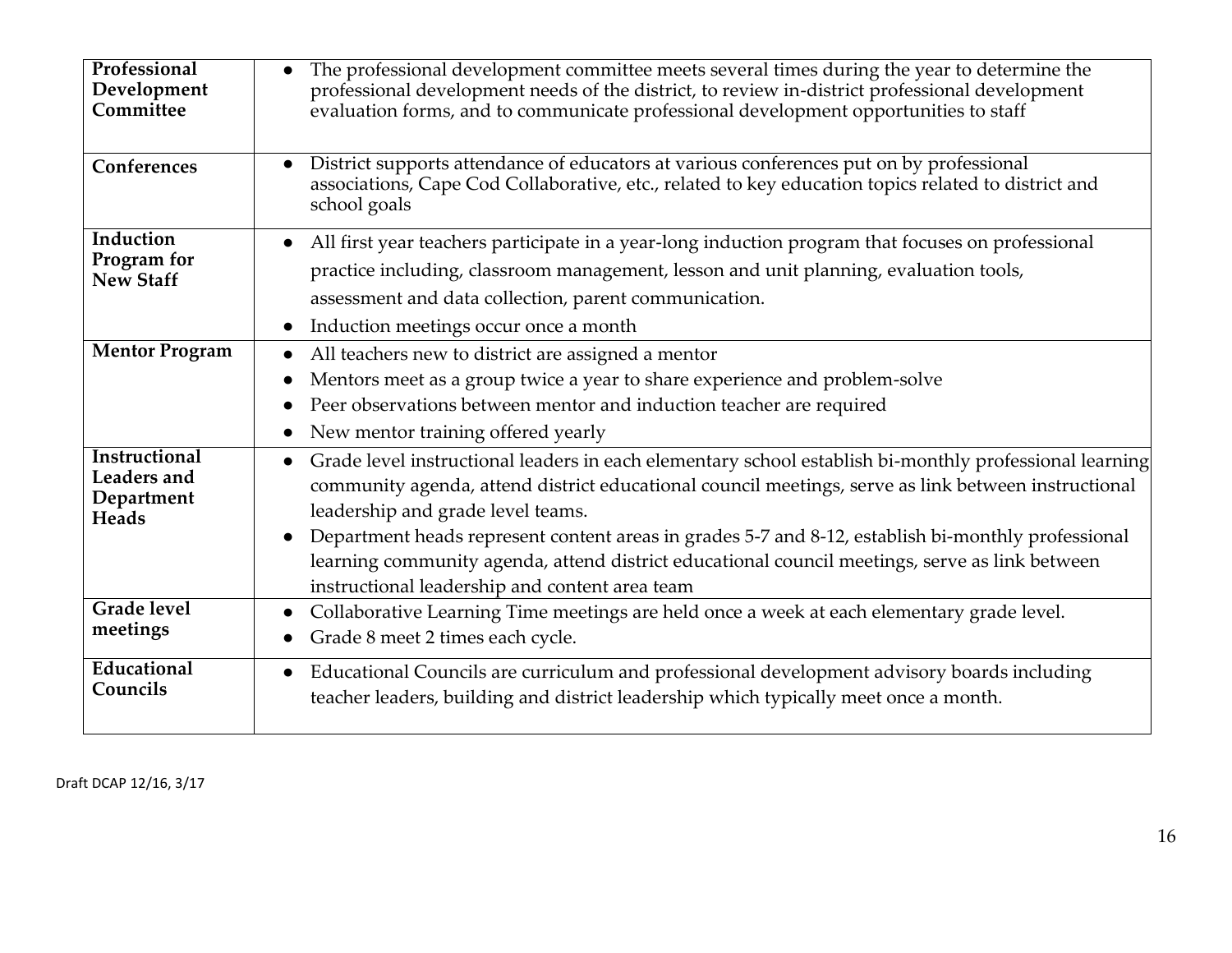| Supervision and<br>Evaluation | • All professional staff are rigorously evaluated on standards of professional practice, which include<br>standards related to ensuring that curriculum, instruction, and assessment are adjusted to meet the<br>needs of all students. Recommendations are made and support provided where needed |
|-------------------------------|----------------------------------------------------------------------------------------------------------------------------------------------------------------------------------------------------------------------------------------------------------------------------------------------------|
| <b>Book Studies</b>           | • "All Staff Read" meets each fall to engage in a book study of 2-3 titles selected by the educational<br>councils<br>• Individual buildings conduct book study groups throughout the year                                                                                                         |
| Cape Cod<br>Collaborative     | The Cape Cod Collaborative sponsors professional development opportunities for member districts<br>throughout Cape Cod.                                                                                                                                                                            |

# **VI. Volunteer and Community Resources**

| <b>Parent Groups</b>        | • Advisory Committees (i.e., School Councils, Task Force members)                                                                                                         |
|-----------------------------|---------------------------------------------------------------------------------------------------------------------------------------------------------------------------|
|                             | • Parent Teacher Organizations                                                                                                                                            |
|                             | • Special Education Parent Advisory Council (SEPAC)                                                                                                                       |
| Curriculum<br><b>Nights</b> | • Curriculum Nights are held at all schools during the first month of school to facilitate<br>communication between teachers and families in support of student learning. |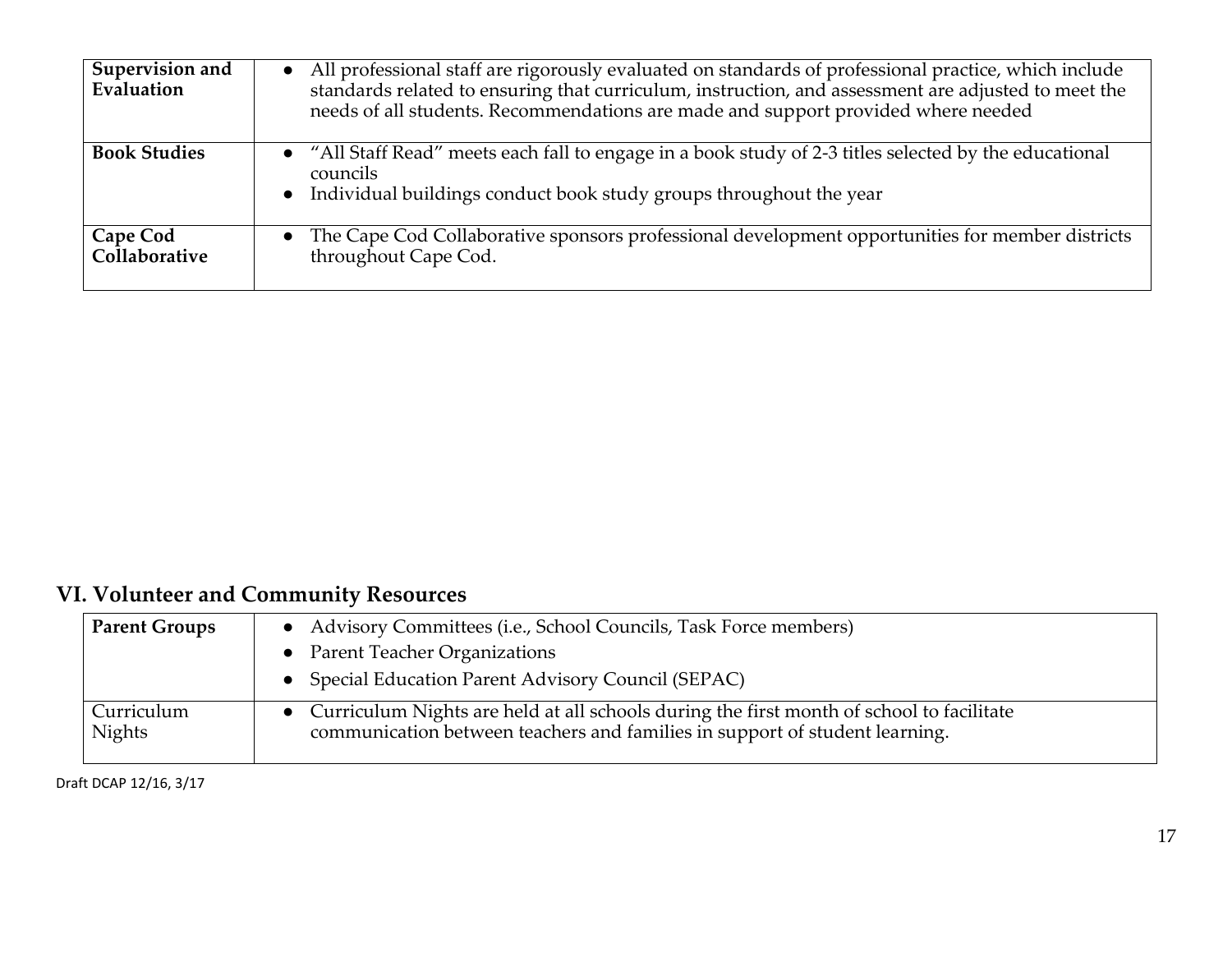| School<br>Resource<br>Officers and<br>Fire<br>Department                    | There are two resource officers in the district, one from Harwich Police Department and one from<br>Chatham Police Department. They serve as a liaison between the police department and the<br>schools and they provide support to the school's; (evacuation drills, bike safety)<br>Conduct Parent University on evacuation drills<br>Serve on District Crisis Team<br>The Chatham and Harwich Fire conduct yearly fire drills in all schools and provide student<br>education regarding fire safety. |
|-----------------------------------------------------------------------------|---------------------------------------------------------------------------------------------------------------------------------------------------------------------------------------------------------------------------------------------------------------------------------------------------------------------------------------------------------------------------------------------------------------------------------------------------------------------------------------------------------|
| $\overline{\text{MCLP}}$                                                    | The Monomoy Cooperative Learning Program offers before and after school care and summer<br>programming.                                                                                                                                                                                                                                                                                                                                                                                                 |
| Aspen                                                                       | Aspen is the district student information system and provides parents access to student grades,<br>assignments, and progress (not at elementary level)                                                                                                                                                                                                                                                                                                                                                  |
| Senior Corps                                                                | Senior Corps volunteers provide enrichment opportunities to elementary students.<br>$\bullet$                                                                                                                                                                                                                                                                                                                                                                                                           |
| Coffee with the<br>Superintendent                                           | Superintendent conducts meetings and open forums with parents several times throughout the year to<br>discuss topics including; school start times, the district strategic plan and new programs.                                                                                                                                                                                                                                                                                                       |
| Coffee with the<br>Principals                                               | The high school principal holds a weekly coffee hour for staff and community members to discuss<br>issues related to the high school                                                                                                                                                                                                                                                                                                                                                                    |
| <b>Harwich Youth</b><br>and Family<br>Services and<br>Gosnold<br>Counseling | Individual and group counseling with a focus on youth ages 11-25 years.<br>Also offers counseling and referral services to parents.<br>Counseling is provided to students during the school day on a referral basis for those students who<br>might not otherwise be able to access counseling after school in the community.                                                                                                                                                                           |
| <b>Boosters</b>                                                             | Monomoy All Sports Booster Club (MASBC)<br>Friends of the Arts program (FOAP)                                                                                                                                                                                                                                                                                                                                                                                                                           |